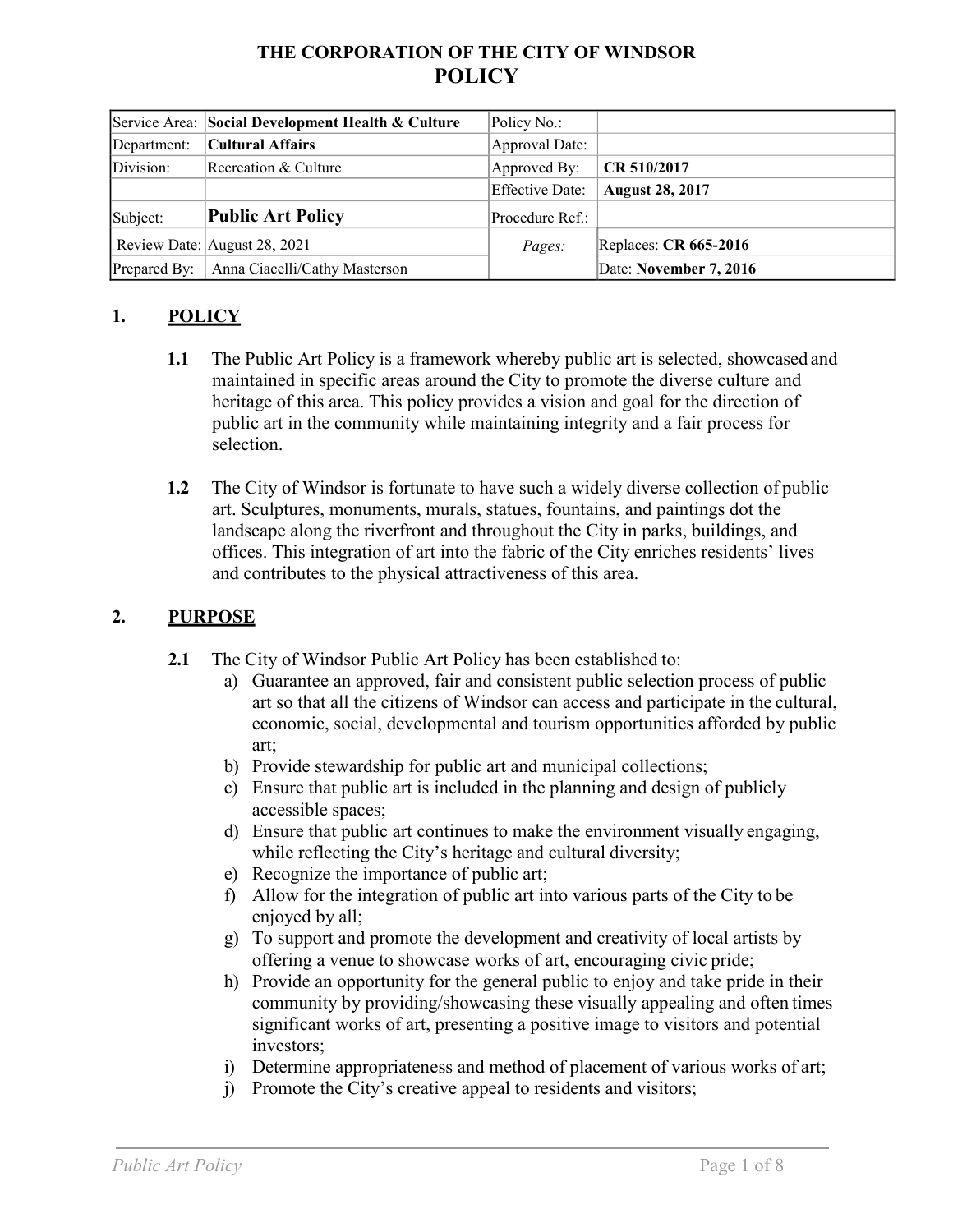- k) Increase public awareness regarding public art and the value it brings to the area;
- l) Interpret the City's collective values, social issues, political events and cultural patterns that contribute to civic life;
- **2.2** The objectives of the Public Art Policy are:
	- a) To demonstrate through projects that public art can significantly enhance the City;
	- b) To ensure that through its selection process, qualified artists provide a variety of arts and cultural expressions that are compatible with development aspirations;
	- c) To encourage community members to participate in developing the resources of public art to reflect the diverse cultural nature of the City of Windsor;
	- d) To create a public education plan for learning and participation in arts, heritage and culture.
- **2.3** The guiding principles of the Public Art Policy ensure that public art activities will:
	- a) Be accessible to all citizens by providing opportunities for participation that are equitable and inclusive;
	- b) Be flexible to encourage a wide variety of creative expression, art practice and art work;
	- c) Be integral to the civic planning and development process;
	- d) Be supported with adequate resources to create and preserve theCity's significant public art works;
	- e) Encourage excellence, quality and innovation;
	- f) Demonstrate the significance of art in community life;
	- g) Create cultural links through the promotion of opportunities for community development, community engagement and community partnerships.

### **2.4** General Management of the Collection

The City recognizes that it is in the public interest to preserve the integrity and security of a work of art. The City owns and has responsibility for many works of art.

The City will care and preserve its art collection by establishing:

- (a) an inventory of current City owned public art works and significant private works placed at publicly accessible private sites; and
- (b) annual maintenance and long term care plans of works in its collection.

The inventory should, as is reasonably possible, provide information on materials, construction, location, site conditions, and other information about the work of art, the donor, if applicable, and the artist.

The City will ensure the development of collection management systems and associated policies with documentation standards and procedures modelled on museum practices and with an ongoing program of maintenance and inspection of works of art in public places through the professional practice of civic cultural staff and/or contract specialists as required.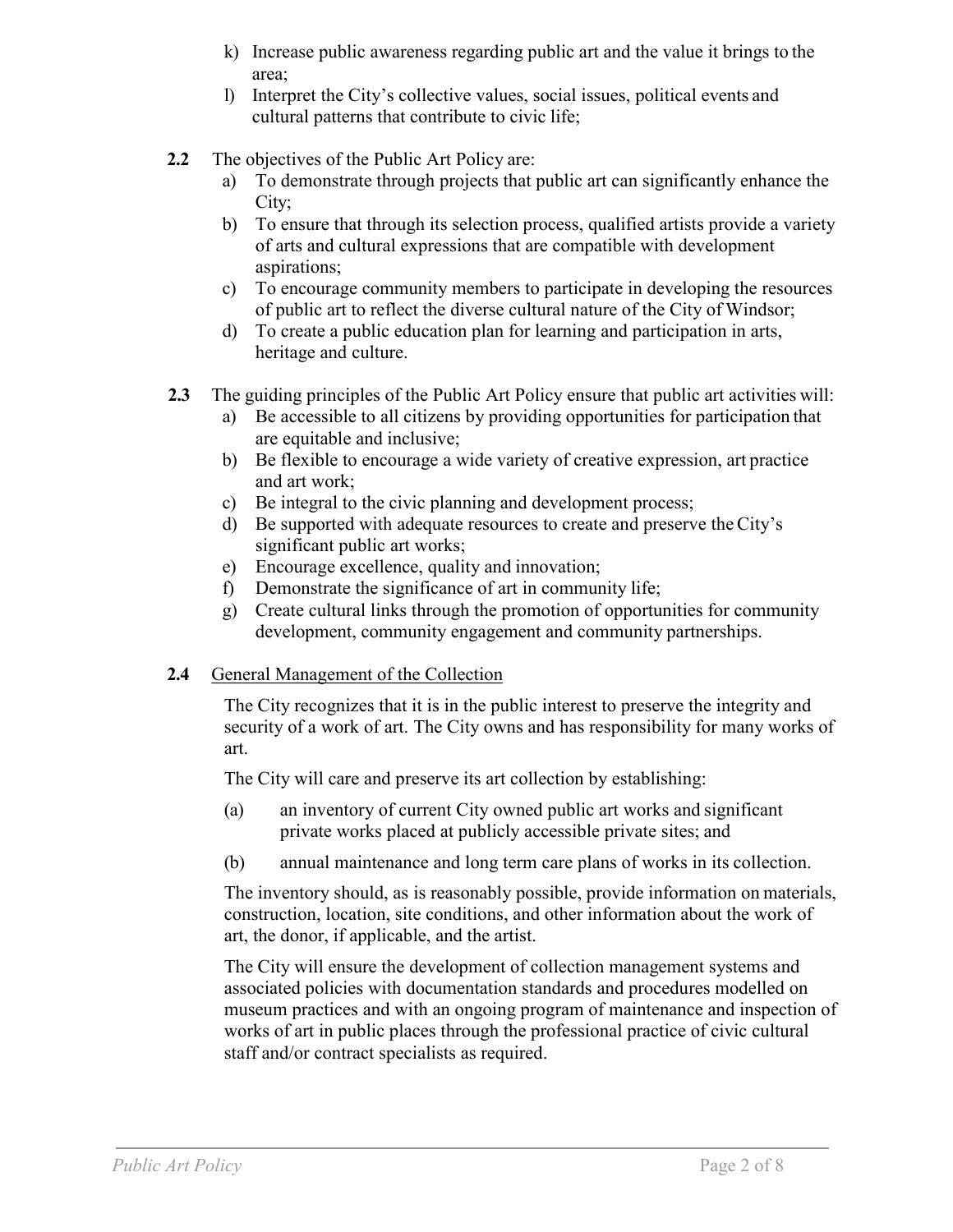Prior to the installation of any public art, whether on a permanent or temporary basis, the City will enter into an agreement with the appropriate party or parties governing the rights, obligations, custody and care of the work of art.

The agreements should, as is reasonably possible:

- identify the party responsible for the costs of maintaining and insuring the work of art;
- acknowledge the artist's moral rights;
- identify responsibility for the installation, maintenance, documentation and long term care of the work of art;
- allow the City to move, modify or repair the work of art in the event of an emergency without the prior consent of the artist or donor.

Discussions with the artist or donor of the art and outcomes should be documented and retained in the database.

When appropriate, stamped engineering drawings should be obtained from the artist or donor of the work of art prior to installation to provide direction for the installation and ongoing maintenance of the work of art.

When partnering with another person or organization regarding the commission or receipt of a work of art, the City should also require the partnering party to advise it of any key terms and specifications that the party has with other parties which may have an impact upon the City related to the work of art.

### **3. SCOPE**

- **3.1** This policy applies to all pieces of public art, public art projects or private art works that are located on public property within the City of Windsor.
- **3.2** This policy applies to public art that is created for, facilitated, owned or maintained by the City of Windsor.
- **3.3** To ensure the fair and equitable treatment of all participants in the public art process, members of the Public Art Advisory Committee (PAAC) are prohibited from directly or indirectly benefiting from their participation in the Public Art Advisory Committee during their tenure. The City of Windsor Code of Conduct and Code of Ethics/Conflict of Interest policies will apply to all members.

### **4. RESPONSIBILITY**

- **4.1** The Mayor and City Council will determine, from the qualifying pieces of art chosen as a result of the initial selection process completed by Administration and/or the PAAC Committee, which piece of public art will be selected for a specific area.
- **4.2** The Manager of Cultural Affairs will:
	- a) Advise Council on proposed artwork gifts, bequests and donations to the City of Windsor according to the established guidelines;
	- b) Implement and maintain the Public Art Policy while working directly with the Public Art Advisory Committee (PAAC);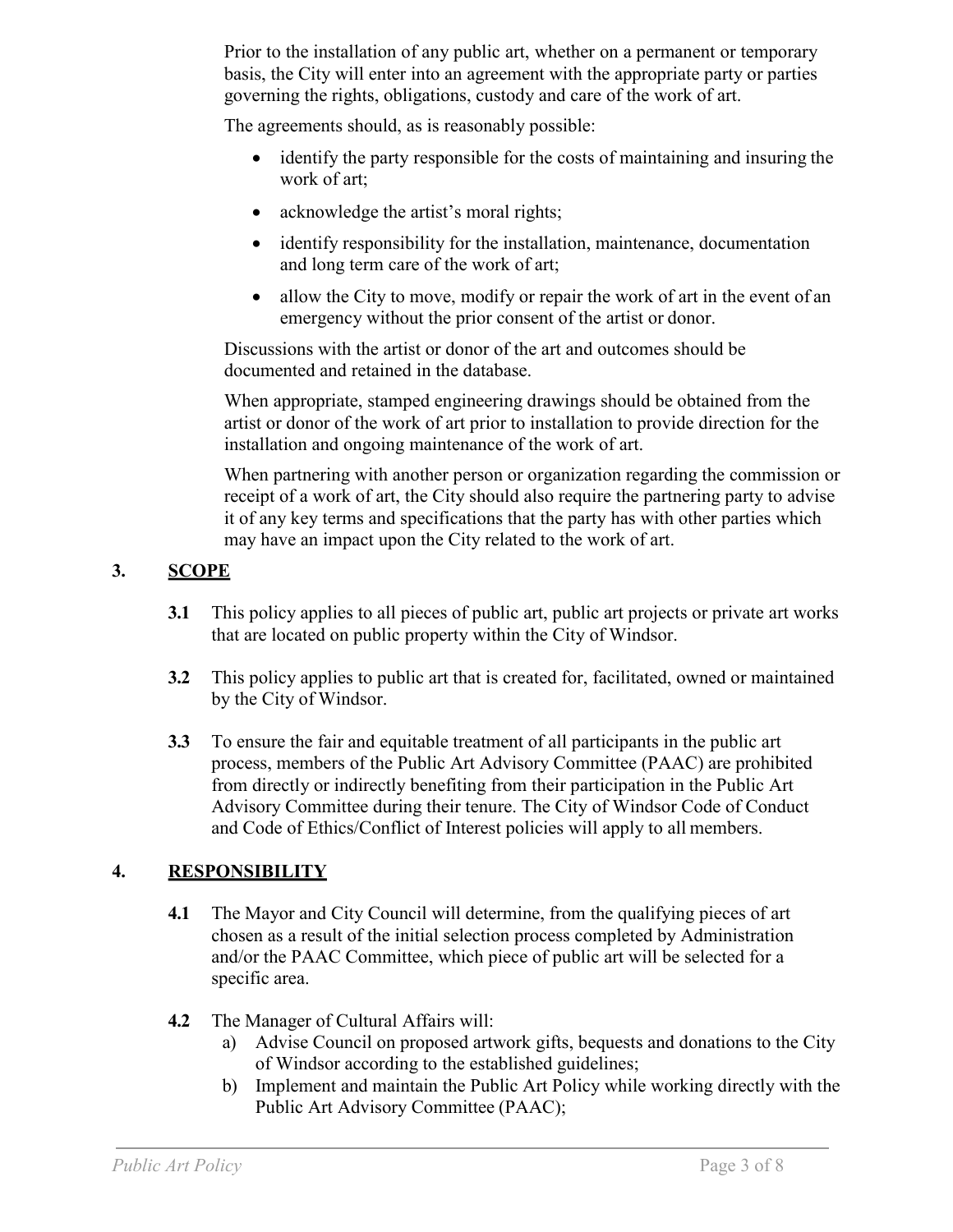- c) Foster a relationship between the City, developers, and artists and provide consultation that is current, informed and professional;
- d) Ensure a fair and equitable process is in place for the selection of public art and its location within the City;
- e) Ensure that the proper maintenance program of public artworks is in place and practised;
- f) Develop and maintain an inventory/cataloguing system to ensure all pieces of Public Art and their locations are documented and accessible to specific members of administration;
- g) Encourage the development of private sector public art and public-private partnerships for public art;
- h) Advise Council on the implementation of the accessioning and deaccessioning components of the Public Art Policy;
- i) Ensure the provision of opportunities for direct and informed public involvement in the direction and selection of art work;
- j) Manage the day to day internal support for civic capital projects;
- k) Work with the Parks Department to determine the feasibility of selected sites for the placement of public art and to address any maintenance/repair concerns;
- l) Ensure that all applicable laws are followed, including those regarding censorship and obscenity;
- m) Work in conjunction with the Finance Department to ensure that any gifts/bequests of public art made to the City of Windsor have been issued a proper tax receipt satisfactory to current Canada Revenue Agency guidelines.
- n) Work in conjunction with the Legal Department to ensure all agreements are executed in accordance with current legal practices.
- **4.3** With the assistance of City administration the Public Art Advisory Committee (PAAC) will:
	- a) Advise Council on all matters concerning public art including providing input to the selection process;
	- b) Review all proposed public art projects and ensure the application of established procedures and guidelines on a project-by-project basis;
	- c) Advise Council on communication and outreach to the community regarding public art;
	- d) Report their findings to the appropriate Standing Committee through a Committee Report.
- **4.4** City of Windsor Cultural Affairs staff are responsible to maintain and/or update as required any records produced as a result of the Public Art Policy.

# **5. GOVERNING RULES AND REGULATIONS**

**5.1** A key feature of public art is the integration of art into the urban fabric of the City in order to enrich and enhance its physical and cultural dimensions. Public art can transform and enliven public spaces, contributing several benefits, from the purely aesthetic, to economic and social benefits such as tourism, links with the City's heritage, and an appreciation of different cultures. Examples of public art may include but are not exclusive to sculpture, statues, murals, functional art (seating,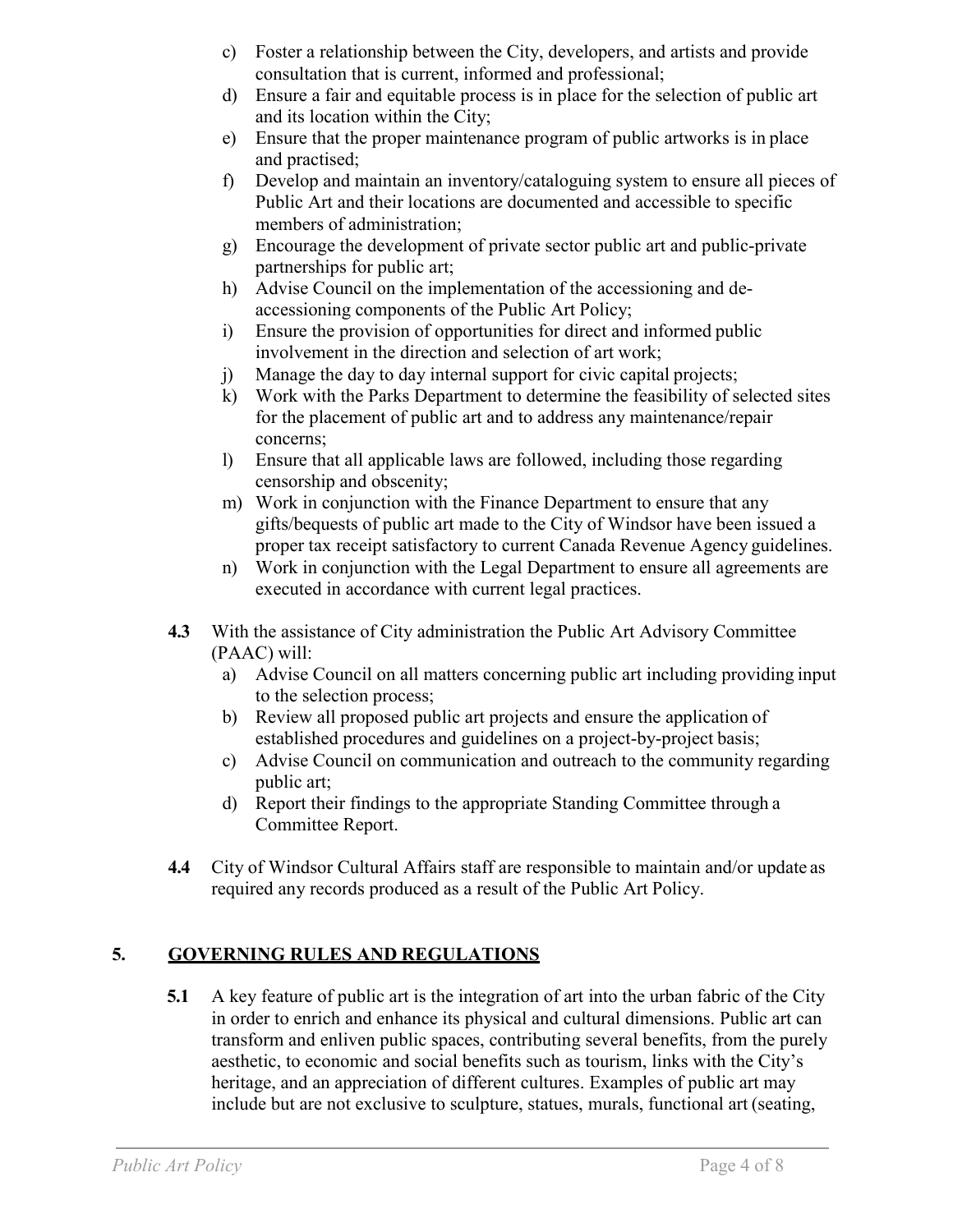lighting, manhole covers, sidewalks, etc.), forms of landscaping, and the like. Public art may serve as a gateway, a memorial or commemoration, a marker or part of an open space or landscape design. Public Art must be created by an artist. They may be invited to complete an independent artwork or work as a collaborative member of a design team.

- **5.2** The City of Windsor has several examples of the integration of public art into the urban landscape; *the Mural Programmes in Ford City*, *Wyandotte Business area*  and in the *Postcards from Home program*. Such integration can also result in functional art, such as the inclusion of lighting, seating and walkways in public places. Art enriches its natural environment, and provides lifelong opportunities for access to the arts, enhancing the quality of life for the community and its visitors.
- **5.3** To ensure that artistic design becomes an ever-increasing component of the City of Windsor's urban fabric, the potential for integrating art (including functional art) into the design of public spaces should be an active consideration in all Council approved development projects in the City.
- **5.4** The Windsor Sculpture Park

The Windsor Sculpture Park was initiated through the generosity of the P&L Odette Foundation and its maintenance has been undertaken by the City of Windsor. The City is endeavouring to further develop the Sculpture Park, in large part through the establishment of conditions that will broaden its potential donor base.

**5.5** Temporary Art in Public Places

An increased emphasis will be given to promoting temporary public art works, which enliven the environment, raise awareness and engender debate about public art. The Public Art Advisory Committee, formed to implement aspects of this Policy, will have a role in actively promoting and facilitating temporary public art works. A list of possible sites where artists could locate public art works will be developed, and a process established for artists seeking to create a temporary exhibition/art work. There may be opportunities for promoting temporary public art works, possibly with a focus on regular temporary exhibitions.

### **5.6** Community Art in Public Places

Community public art aims to assist communities towards self celebration and self definition through the expression of a sense of identity and the creation of community consciousness. It encourages active participation from community members while also developing audiences as in the case of the international art installation *CarTunes on Parade*. Other forms of community art expression may also include murals created by students around construction projects. City Council will provide opportunities to continue to work with the community to support and develop community-based quality arts programmes and activities, including community-based public art.

#### **5.7** Funding

The goal of funding opportunities is to establish a sustainable funding mechanism that supports the City's commitment to spend existing and future funds more creatively. City cultural staff will identify ways of encouraging the community to play an active role in supporting and facilitating public art opportunities with the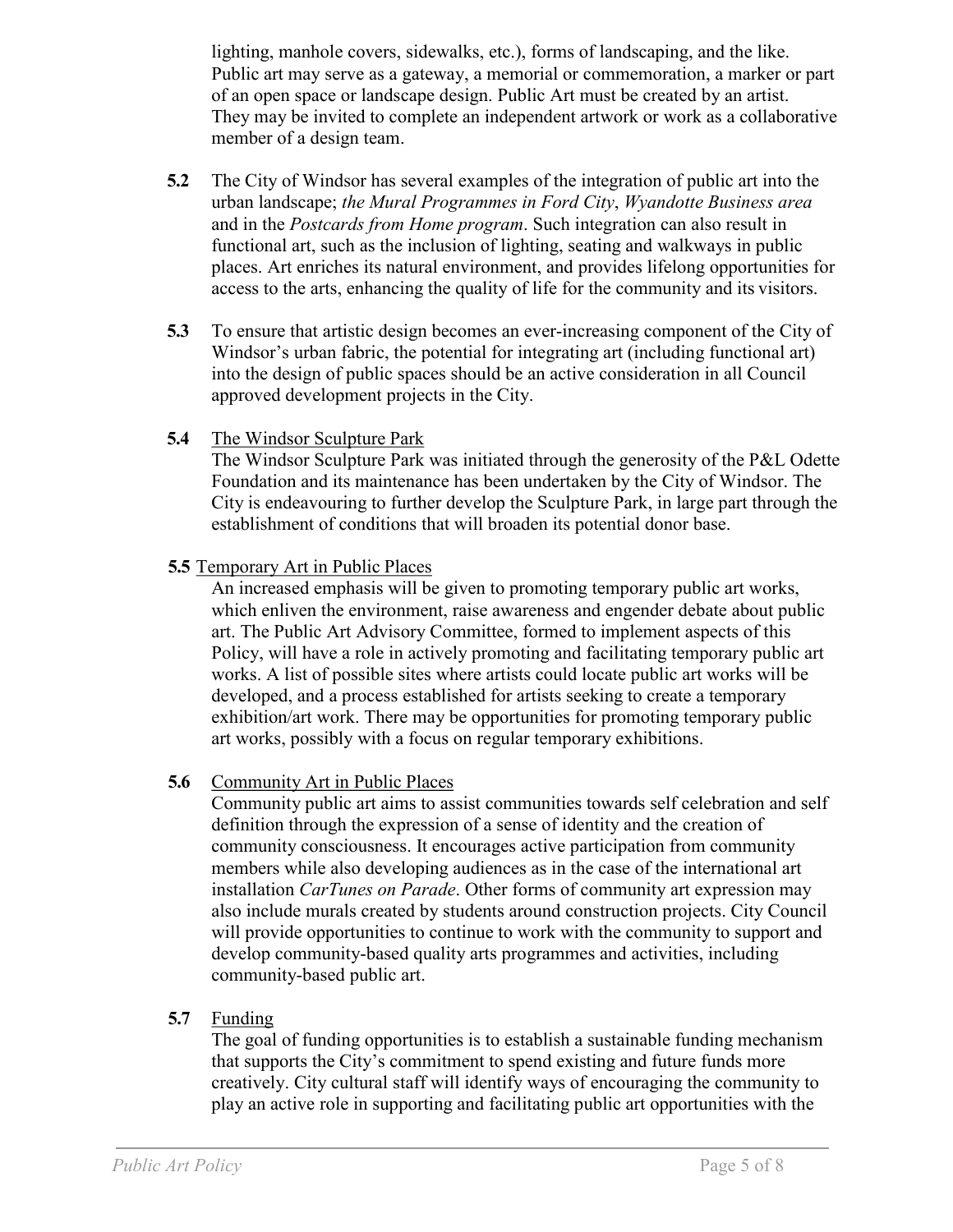City of Windsor and in developing partnerships with other cultural organizations, corporations, small business, residents and community groups to:

- a) Recognize achievements in the arts;
- b) Provide financial support for community programs;
- c) Contribute to scholarships for arts education;
- d) Contribute exhibit space;
- e) Establish a Civic Public Arts endowment fund for the long-term maintenance, preservation, conservation and acquisition of public works of art.

The Percent for Public Art program will cap funding for Public Art projects to a total value of \$250,000 per project. The allocation for public art will be identified in the project's initial capital budget and will be reported to City Council with the planned process for the inclusion of public art into the project. This will enable Council to direct on a project by project basis to determine which projects to enhance with a Public Art component and will give City Council the discretion as to the final funding amount.

#### **5.8** Acceptance of Gifts, Donations and Bequests

The Public Art Policy directs the process for determining acceptance for all gifts, donations and bequests of public art work made to the City. These items may be in the form of an existing artwork or a proposal for an installation of public art on civic property, to be chosen through an objective art selection process.

Through the Public Art Policy, the guidelines and criteria for acceptance of gifts, donations, bequests, the placement of artwork, acceptance of time limited loans, the procedures of documentation and the authentication of proposed artwork to professional standards are all to be developed by City of Windsor cultural staff and PAAC, following museum practices.

Any official gifts received by the Mayor or Members of Council are deemed to be presented to the City of Windsor and become the property of the City of Windsor. If the gifts are considered artworks by City administration and/or PAAC they may be accessioned into the City's collection to be displayed as a public artwork.

City Administration in conjunction with PAAC will inform City Council on a regular basis of any donation, gift or bequest of artwork that is proposed for the City.

#### **5.9** Maintenance and Asset Management

The City is responsible for maintaining its public art to a reasonable and safe standard. An Asset Management Plan for Public Art should be completed and regularly updated to represent a complete register of Public artworks for which the City has responsibility. The register will provide a conservation management plan that details the condition and maintenance requirements of each artwork.

#### **5.10** Deaccessioning of Artwork

Any actions or set of procedures that result in the cessation by the City of its ownership and possession of the artwork is possible, provided that disposition of the artwork is not contrary to the terms on which the City received it.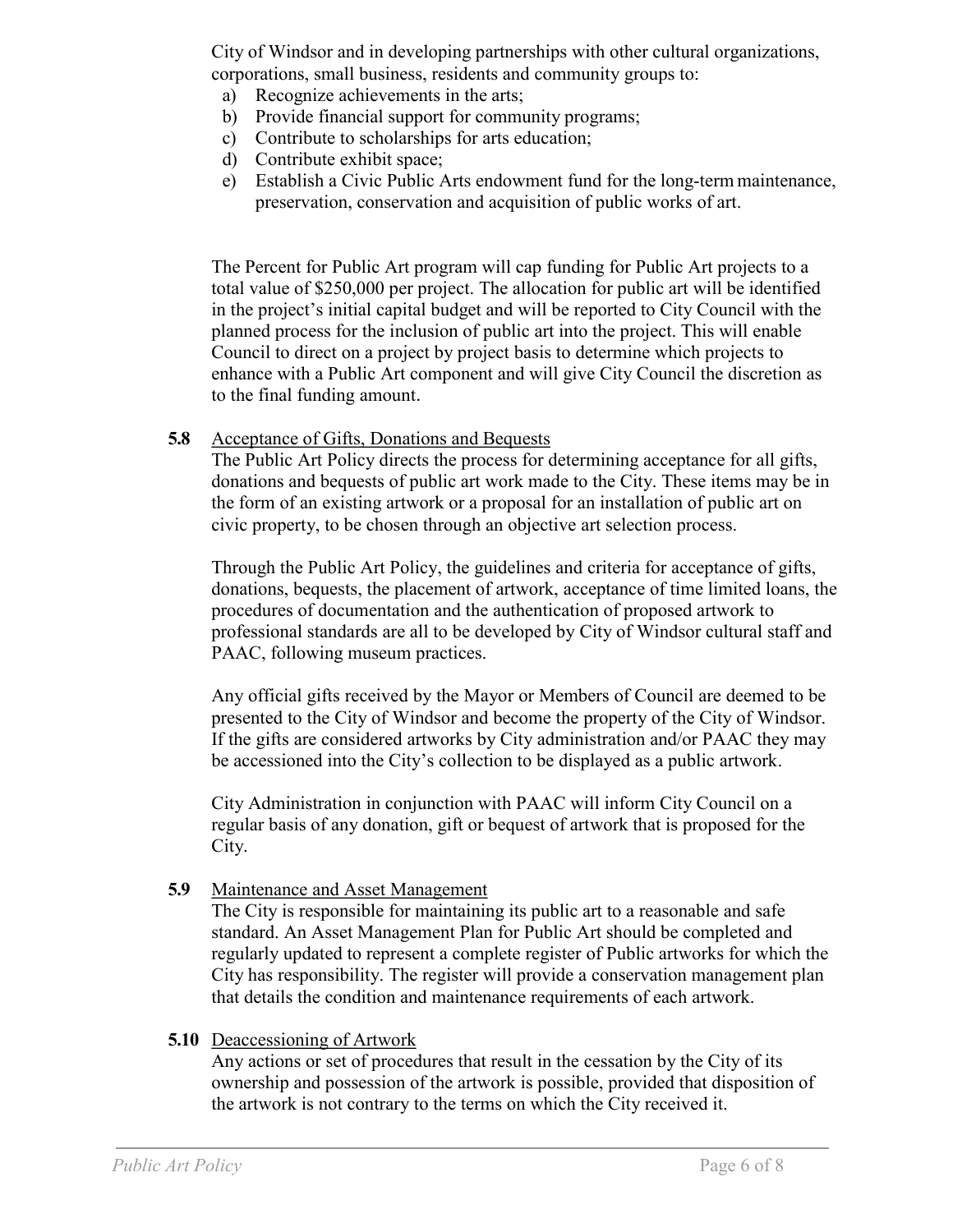Deaccession guidelines cover the relocation, removal, destruction or disposal of public artwork. Considerations for deaccessioning may include:

- a) Beyond restoration;
- b) Duplication with another work on public display;
- c) Copies, forgeries or reproductions;
- d) Irrelevance;
- e) Accidental loss (disappearance or theft)
- **5.11** Commissioning Public Art

Works of art may be commissioned by the City of Windsor for a specific situation from time to time. In this case sole sourcing may be considered as part of the regulations within the Purchasing By-law.

#### **5.12** Definitions:

**"Accession"** is to make a formal record of an addition to a collection.

**"Acquisition"** is something that has recently been bought or obtained.

**"Artist"** is somebody who does something skilfully and creatively.

**"Bequest"** is something such as knowledge or a practice handed down to future generations; something left to somebody in a will.

**"Culture"** is people with shared beliefs/attitudes and practices which identify the particular place to which they belong.

**"Donation"** is a gift or contribution made to an organization or institution.

**"Deaccessioning"** is the procedure for the removal of an artwork from the public collection.

**"Endowment"** is an amount of income or property that has been provided to a person or institution.

**"Gift"** is something that is given to somebody.

**"Heritage"** is a country or area's history, historical building, and sites that are considered to be of interest and value to present generations.

**"Inventory"** is a list of items, such as property, assets, or other resources.

**"PAAC"** is the Public Art Advisory Committee of the City of Windsor.

**"Preservation"** is the maintenance of something, especially something of historic value, in an unchanged condition.